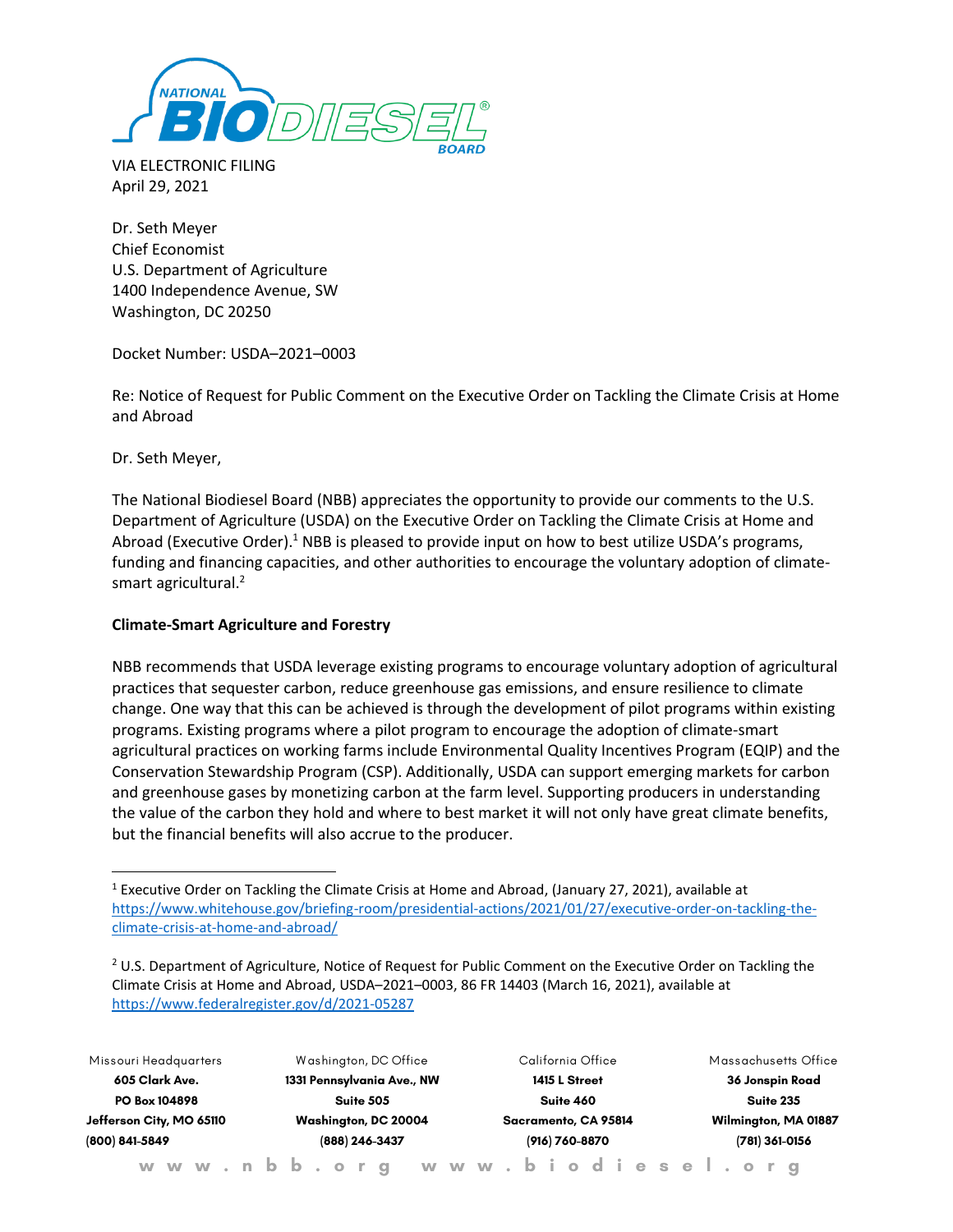### Natural Resources Conservation Services (NRCS)

Through programs under the Natural Resources Conservation Services, USDA is positioned to incentivize the adoption of climate smart agriculture practices which will also generate additional supplies of low carbon intensity feedstock for biofuels production.

The Environmental Quality Incentives Program (EQIP) is already set up to provide financial and technical assistance to agricultural producers to address natural resource concerns and deliver environmental benefits. Under the EQIP program, USDA could incentivize voluntary adoption of agricultural practices that sequester carbon, reduce greenhouse gas emissions, and ensure resilience to climate change that go beyond the standard improvements around water quality and soil health.

Due to the NRCS Cover Crop Standard (340) excluding the harvesting of cover crops for seeds from participating in current programs, we recommend that USDA create a pilot program through EQIP (or similar program) that would allow for the harvesting of oilseed cover crops that produce low carbon intensity feedstocks. The pilot would work to quantify soil health benefits of cover crops when harvested for advanced biofuel feedstock. While we understand it is possible not all the benefits of cover crops would be achieved if the cover crop is harvested, it would still provide soil health benefits and produce a low carbon intensity feedstock for advanced biofuels production. As a result, even receiving half of a typical NRCS per-acre incentive payment could catalyze the production of additional feedstock supplies and provide benefits to both the producer and the environment.

Cover crops that provide carbon and sustainability benefits that also have an economic oilseed component to them would allow producers to generate additional farm income and low carbon intensity feedstocks while delivering the environmental benefits of cover crops. If producers can capture value from the cover crop, they reap not only the sustainability benefits, but also more potential profit. The idea of sustainable agriculture intensification is that producers use the same amount of land for more output — and oilseed cover crops can help achieve just that. Oilseed cover crops can also play a role in restoring soil biodiversity on the farm and are one of the farming practices which removes carbon dioxide from the atmosphere and stores it as soil organic carbon.

Through the Conservation Stewardship Program, USDA could encourage producers who have already adopted climate-smart agricultural practices but need the incentive to do even more to help reach the goals of the Executive Order. The priority concern here is the climate crisis, and allowing this group of participants to earn CSP payments will demonstrate that there is not only a benefit, but an appreciation and value correlated with continued improvement. Acknowledging that many producers are already addressing climate, it would be beneficial for USDA to utilize these existing programs and allow producers to continue to improve their land and practices. Allowing producers who may have maxed out under the current CSP program limitations to re-enter to participate and benefit from additional climate activities would encourage all producers to strive for continuous improvement. Having programs for only those producers just now starting to take part in climate-smart agriculture would put those who have already started to work to address climate change on the farm at a competitive disadvantage.

# Carbon Markets

A new strategy to encourage the adoption of climate-smart agricultural practices should allow for the monetization of carbon at the farm level. This can be achieved by connecting producers that are sequestering carbon to the low-carbon fuel markets that pay for carbon reductions versus the voluntary offset carbon market. In order to do so, USDA must empower producers to decide who they market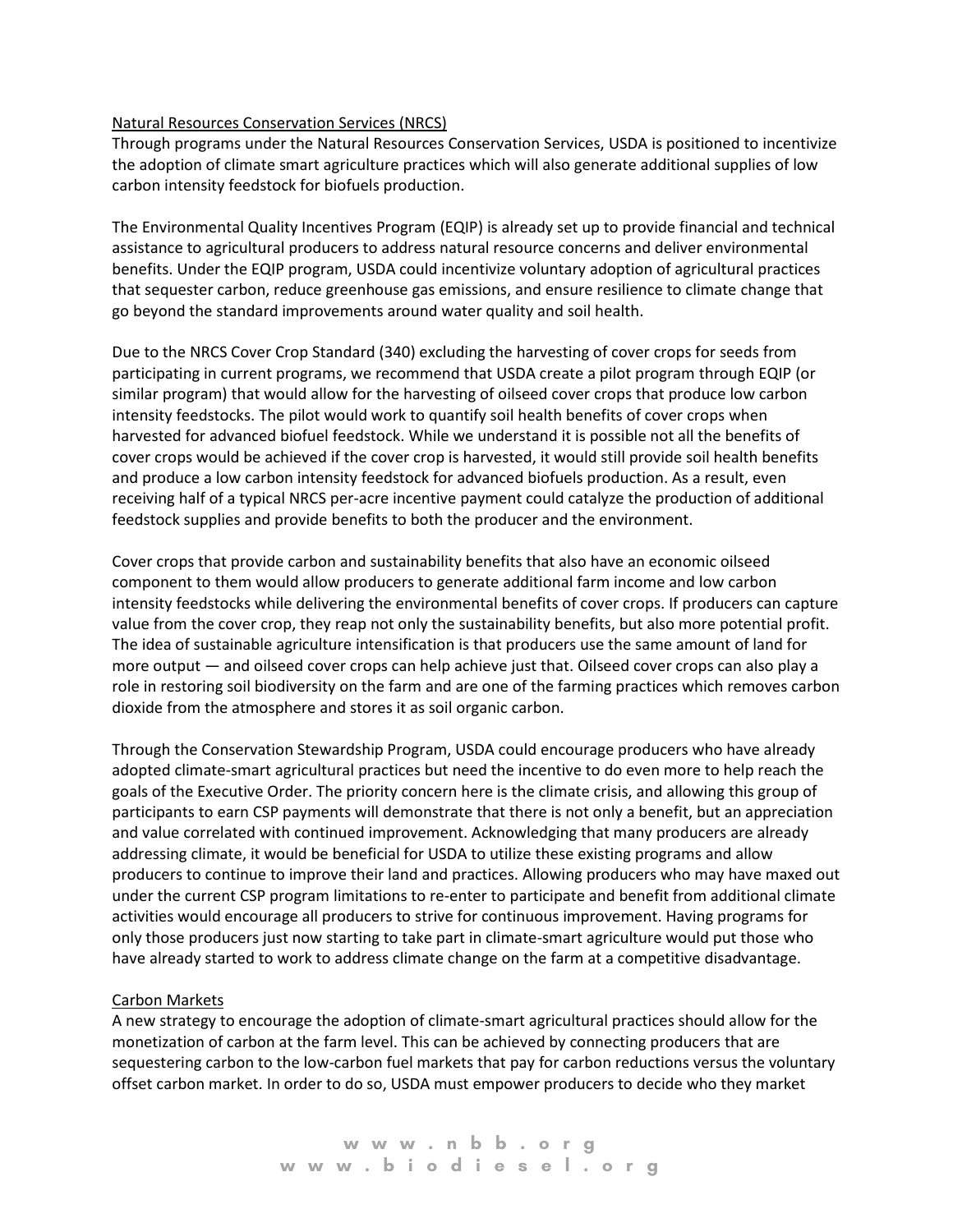their carbon credits to by standardizing and reducing transaction costs. A standardized measurement of carbon storage to be used by producers would provide certainty and fairness as producers enter these carbon markets.

USDA can support emerging markets for carbon and greenhouse gases where agriculture can supply carbon benefits by helping producers become more profitable. Emerging carbon markets aim to reduce greenhouse gas emissions by enabling the trading of emission units. Climate gains through financial incentives empower producers and rural America to join this effort.

#### Research and Development

We request that USDA dedicate research and development funding and activity to increase productivity from existing oilseed crops in addition to new feedstocks such as oilseed cover crops through flagship research programs like the Agriculture and Food Research Initiative (AFRI). USDA should prioritize foundational as well as applied research programs to advance regional oilseed opportunities, biotechnology solutions for increased lipid productivity, and conservation practices that will further decrease carbon intensity scores for biofuels such as biodiesel and renewable diesel. Significant dollars have historically been invested in cellulosic feedstock sources intended for biofuels production. USDA should consider increased investment in technologies and crops that could increase lipid and protein production.

Industry has significantly de-risked the conversion of lipids to renewable fuels, including hydrocarbons such as renewable diesel and sustainable aviation fuel. This is evident by the number of existing and announced biodiesel and renewable diesel production plants. At the same time, U.S. Department of Energy predicts that the demand for diesel, kerosene, and fuel oil will continue to grow as the transportation of goods continues to increase. This forecasted increase in demand demonstrates the lack of near-term electrification alternatives for key modes of transit including freight rail, marine vessels and aviation. USDA can help spur the deployment of additional drop-in fuel production by supporting the development of new lipid pathways.

Another way in which USDA can assist in incentivizing climate-smart agriculture practices is by collecting data on levels of soil organic matter nationally. While this is often done for purposes of individual research projects, a more transparent and robust public dataset will help accelerate widespread deployment of agricultural practices and new crops that can increase levels of soil organic matter, and thus soil organic carbon storage. In anticipation of policies such as The Growing Climate Solutions Act, which proposes to increase levels of soil organic carbon on American farms, USDA must undertake a baseline-setting effort to help establish current levels of soil organic matter and soil organic carbon nationally. This will allow state, federal, and voluntary frameworks to better incent and reward farmers for incremental improvements on farms which have historically adopted practices that increase levels of soil organic carbon.

We also encourage USDA to create a standardized method which allows for regular evaluation of soil organic carbon levels nationally, allowing other agencies such as Department of Energy and Environmental Protection Agency to determine the lifecycle emission reduction of many biofuels more accurately, including biodiesel and renewable diesel. Additionally, we ask USDA to consider the development of methods to assign changes in soil organic carbon to specific practices and crop rotations, rather than the current approach which tends to evaluate a single crop's impact on changes in soil organic carbon.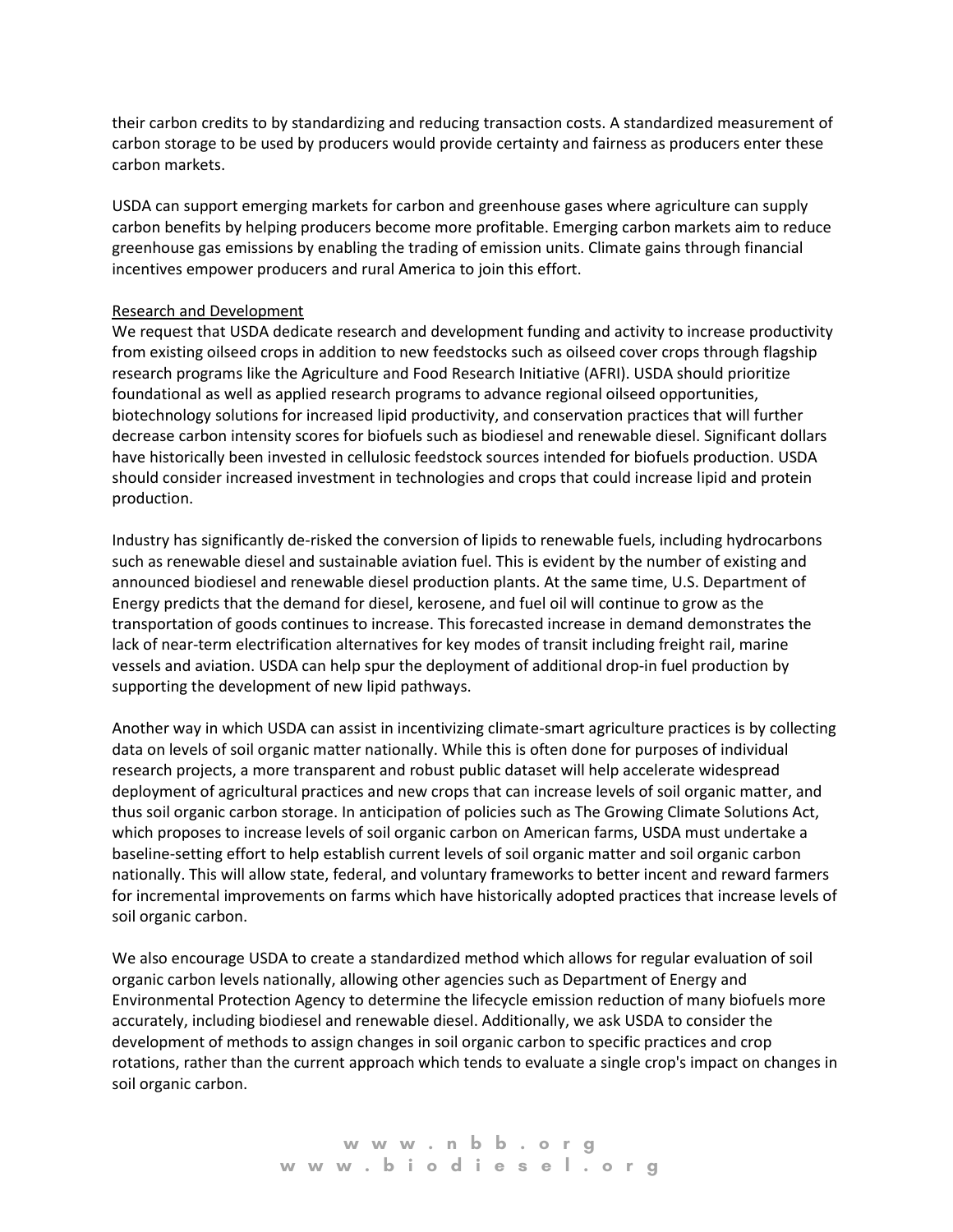Finally, we encourage USDA to consider how accurate measurements of soil organic carbon could be used to support our Paris Accord Nationally Determined Contributions (NDCs). We ask that USDA collect this data as it can be one of the most efficient ways to sequester carbon.<sup>3</sup>

### **Biofuels, Wood and Other Bioproducts, and Renewable Energy**

NBB appreciates the recognition that biofuels are part of the solution to address the climate crisis, and with the right incentives and market demand biodiesel is ready now to achieve the goals laid out in the Executive Order.

# Updated Lifecycle Analyses

USDA can encourage greater use of biofuels by ensuring that biodiesel and renewable diesel (biomassbased diesel) remain a part of the effort to decarbonize fuels for transportation. To be successful, it is critical that lifecycle greenhouse gas assessments of biofuels be based on the best available science. We request that USDA conduct a literature review on the direct and significant indirect emissions associated with the production of soybean-oil-based biomass-based diesel. This updated information will be critically important as other agencies, both federal and state, rely on the expertise of USDA when considering the use of biomass-based diesel as a solution in achieving their climate and clean air goals.

In 2019, USDA updated its lifecycle assessment for corn ethanol through a similar literature review. However, an accompanying analysis has not yet been conducted for biomass-based diesel, denying a timely opportunity for a federally directed study to further inform the ongoing discussion about biofuels and their lifecycle emission reductions.

As part of this review, USDA should consider the most recent direct emissions estimates conducted by the Department of Energy's Argonne National Lab's Greenhouse Gases, Regulated Emissions, and Energy Use in Transportation (GREET) model, and the indirect land use change assessment conducted by Purdue University.<sup>4</sup> We believe an updated assessment will show significant reductions in the overall lifecycle emissions of biodiesel when produced from soybean oil.

For example, in 2018, Argonne National Lab conducted a lifecycle assessment of soybean-oil-based biodiesel's direct and significant indirect greenhouse gas emissions. They calculated a carbon intensity 33 percent lower than EPA's outdated 2010 analysis.<sup>5</sup> Without an update to EPA's soybean oil analysis, which would be influenced by new USDA data, the agency will continue to leave over 3 million metric tons of CO<sub>2</sub> emission reductions uncredited every year due to continued reliance on outdated science. These additional reductions will add to the over 25 million metric tons of emissions already avoided annually by domestic biodiesel producers.

Additionally, since EPA generally benchmarks new Renewable Fuel Standard pathway petitions against soybean oil, their reliance on an outdated 2010 analysis has limited the ability of industry to bring to market new pathways and products. Examples include the burgeoning areas of winter oilseed cover

<sup>&</sup>lt;sup>3</sup> Paris Agreement to the United Nations Framework Convention on Climate Change. (December 12, 2015).

<sup>4</sup> [https://www.purdue.edu/newsroom/releases/2020/Q1/dont-blame-u.s.-biofuels-for-indonesia-and-malaysia](https://www.purdue.edu/newsroom/releases/2020/Q1/dont-blame-u.s.-biofuels-for-indonesia-and-malaysia-deforestation,-study-shows.html)[deforestation,-study-shows.html](https://www.purdue.edu/newsroom/releases/2020/Q1/dont-blame-u.s.-biofuels-for-indonesia-and-malaysia-deforestation,-study-shows.html)

<sup>5</sup> <https://www.sciencedirect.com/science/article/pii/S0960852417321648?via%3Dihub>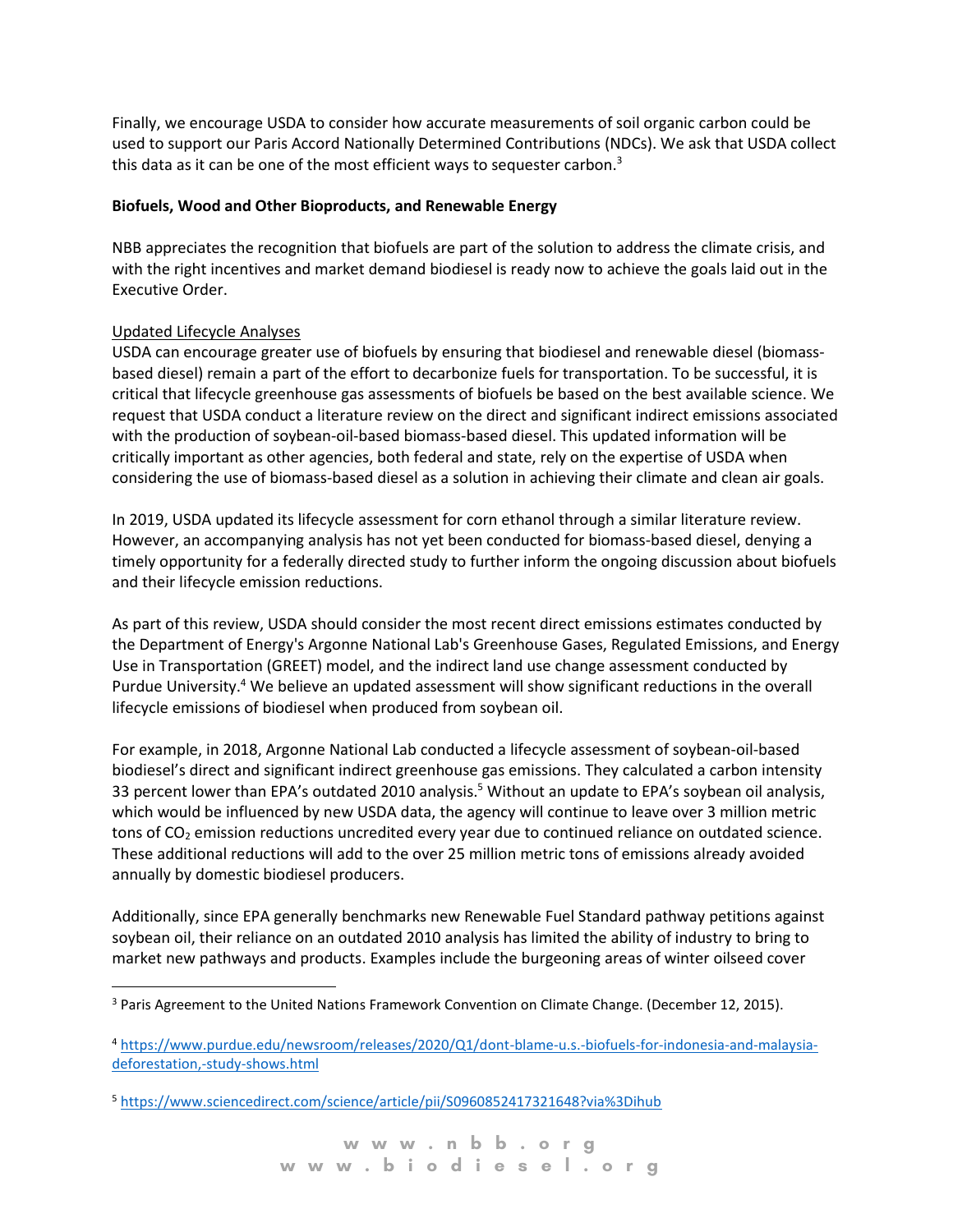crops and new uses for existing feedstocks like renewable gasoline (naphtha) and liquid propane gas (LPG) produced from soybean oil.

#### Biodiesel Fuel Education Program

We request that USDA provide permanent funding to the Biodiesel Fuel Education Program. The goals of the Biodiesel Fuel Education Program, as originally established in Sec. 9004 of the Farm Security Investment Act of 2002, are to stimulate consumption and investment in biodiesel, an advanced, lowcarbon biofuel derived from a variety of vegetable oils, including soybean oil, as well as animal fats and used cooking oil. Information and outreach activities funded under this program have raised awareness of the benefits of biodiesel fuel use and complemented incentives Congress provided in 2005 when it enacted the Renewable Fuel Standard and biodiesel tax incentive.

The National Biodiesel Board (NBB) has leveraged \$3.6 million dollars from the Biodiesel Fuel Education Program to raise an additional \$17 million non-federal dollars over a period of five years. NBB utilizes the funds to promote biodiesel's sustainability attributes, provide technical assistance to original equipment manufacturers, develop fuel quality assurance programs, and promote biodiesel blending in home heating oil.

The U.S. market for biodiesel, renewable diesel, bioheat® and sustainable aviation fuels reached 3 billion gallons in 2020 – with 79% produced domestically. Continued investment in biodiesel education and ultimately biodiesel production and use will allow for the benefits of the program to accrue to the producer. Specifically, biodiesel and renewable diesel support economic opportunities in rural sectors as biodiesel production supports 13% of the value of every U.S. soybean bushel.

From 2002 to 2018, the Biodiesel Fuel Education Program received mandatory funding of a modest \$1 million per year via Farm Bill legislation. However, Section 9006 of the Agriculture Improvement Act of 2018 only authorized discretionary funding for this and other USDA energy programs, making them subject to annual appropriations. USDA should fund this program permanently to stimulate consumption and investment in biodiesel growth.

#### Higher Blends Infrastructure Incentive Program (HBIIP)

The Higher Blends Infrastructure Incentive Program (HBIIP) significantly increases the sales and use of higher blends of ethanol and biodiesel by expanding the infrastructure for renewable fuels derived from U.S. agricultural products. Infrastructure support and incentives will be needed to continue to build and retrofit traditional and/or pipeline terminals to blend more biodiesel. Additionally, increased rail capabilities will be needed to move increased volumes of biodiesel as USDA continues to support the effort to increase biofuel feedstock production and biofuel production efficiency. Additional funding through programs such as the Higher Blends Infrastructure Incentive Program are necessary to increase the availability of higher blends of biodiesel. By continuing to encourage the comprehensive approach undertaken by the HBIIP program, USDA will allow for building out biofuel-related infrastructure needed to support demand for higher blends of biodiesel. Providing permanence to this successful grant program will expand consumers' access to cleaner, better transportation and heating fuels, such as biodiesel.

Low-carbon policies on the West Coast and in the Northeast are currently driving significant demand of biodiesel, renewable diesel, and Bioheat® fuel that will require bulk transportation infrastructure investments to help meet their GHG reduction goals.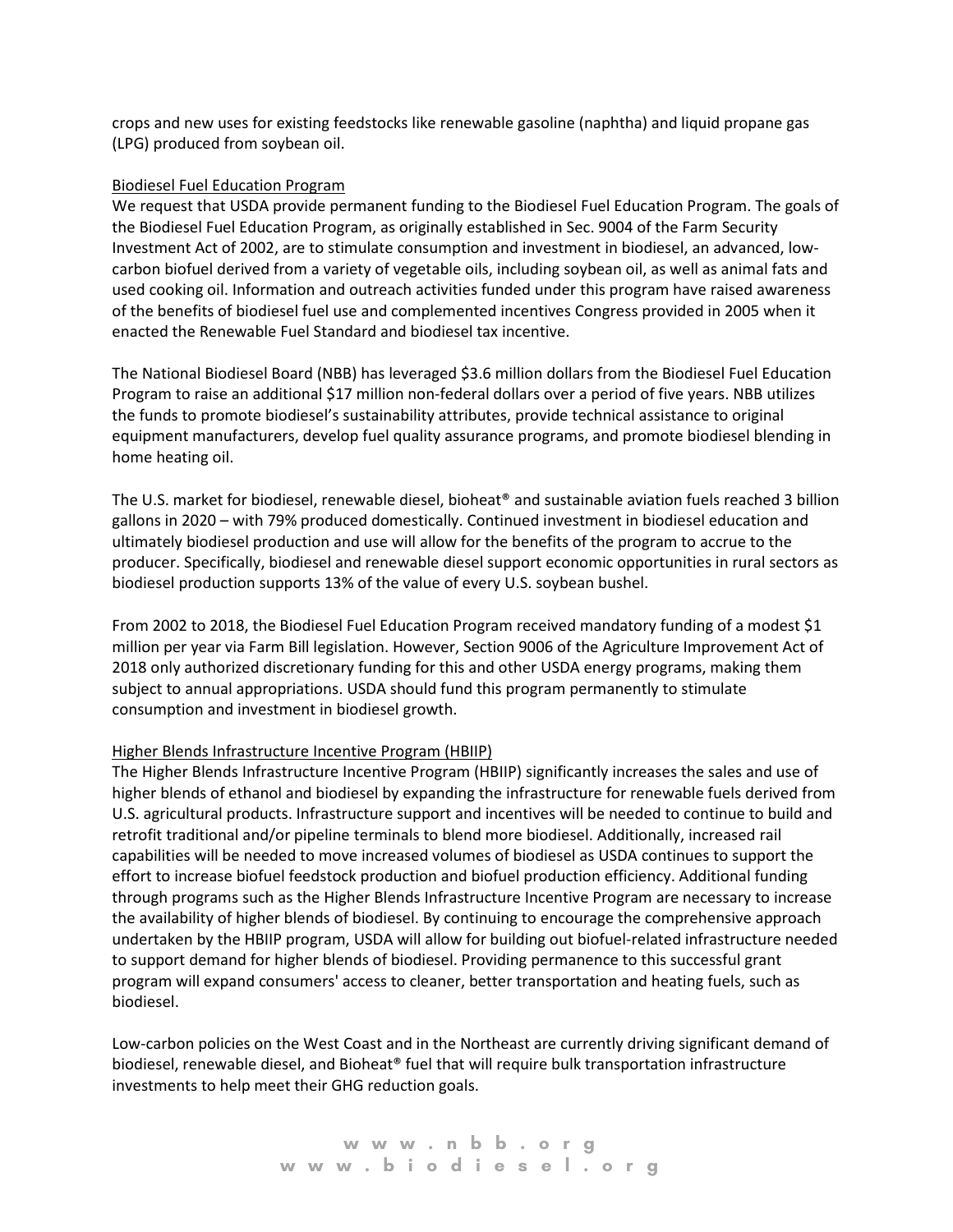In California, biodiesel is driving the state's clean-energy growth and emissions reductions. California's total biodiesel and renewable diesel volume grew 46% from 536 million gallons in 2018 to 830 million gallons in 2019 and achieving a 57-fold increase since 2011. Biodiesel and renewable diesel have grown from less than 1% to the point where they comprised nearly 22% of California's total diesel supply in 2019. In total, biodiesel has displaced more than 3 billion gallons of petroleum diesel since the LCFS began in 2011 and reduced the state's greenhouse gas emissions by 56.6 billion pounds.

In the Northeast, biodiesel and Bioheat<sup>®</sup> fuel will be required to meet the states' carbon reduction goals. Currently, one in five existing homes in the Northeast (around 4.5 million) rely on oil heat, using more than 2.5 billion gallons yearly. However, the region's biodiesel and Bioheat® fue; use annually avoids more than 1.5 million tons of CO2 emissions, equivalent to removing 320,000 vehicles from the road or the emissions from annual energy use by 180,000 homes. Additional infrastructure will be required as the coastal states work to meet their near term GHG reduction goals utilizing readily deployable biodiesel and Bioheat® fuel.

# Advanced Biofuel Payment Program

NBB supports the reinstatement of funding to USDA's Advanced Biofuel Payment Program. This existing program helps increase American energy independence by increasing the private sector supply of advanced biofuels, such as biodiesel, while decreasing the demand for fossil fuels. Continued support of biofuel producers will ensure expanded production of advanced biofuels by paying advanced biofuel producers for finished advanced biofuel products. USDA's Rural Development Agency made \$7 million available for FY 2021 through the Advanced Biofuel Payment Program. Previously, funds available for advanced biofuel producers, including biodiesel, was upwards of \$14 million. Making additional funds available to support and incentivize biodiesel production would increase the use of biodiesel.

### The Renewable Fuel Standard

The Renewable Fuel Standard (RFS) is a key policy in ensuring that consumers have the option of purchasing low-carbon fuels. Without effective policies such as the RFS in place to incentivize petroleum distributors to offer renewable fuels, consumers simply will not have the option to reduce GHG emissions from their liquid transportation fuels.

The biodiesel industry continues to rely on the RFS to incentivize growth. Producers therefore rely on a positive signal and support from federal programs to continue opening the transportation market to higher volumes.

The industry's growth over the past decade-and-a-half was supported by the success of the RFS. However, instability in the program is forcing businesses to reduce investments and shutter production facilities. Uncertainty is the largest challenge to making meaningful carbon and pollution reductions. Producers need clear signals from the federal government in order to continue producing biodiesel and reduce carbon and pollution.

Consistent implementation of the RFS as intended by Congress is essential for increasing production and use of clean, renewable fuels in the United States. EPA knows that RFS deadlines are important to all program stakeholders throughout the supply chain. Biodiesel and renewable diesel producers particularly rely on market signals from annual rules. We ask that USDA support sustained growth of biofuels under the RFS to meet the goals of the Administration as it directly supports climate-smart agriculture.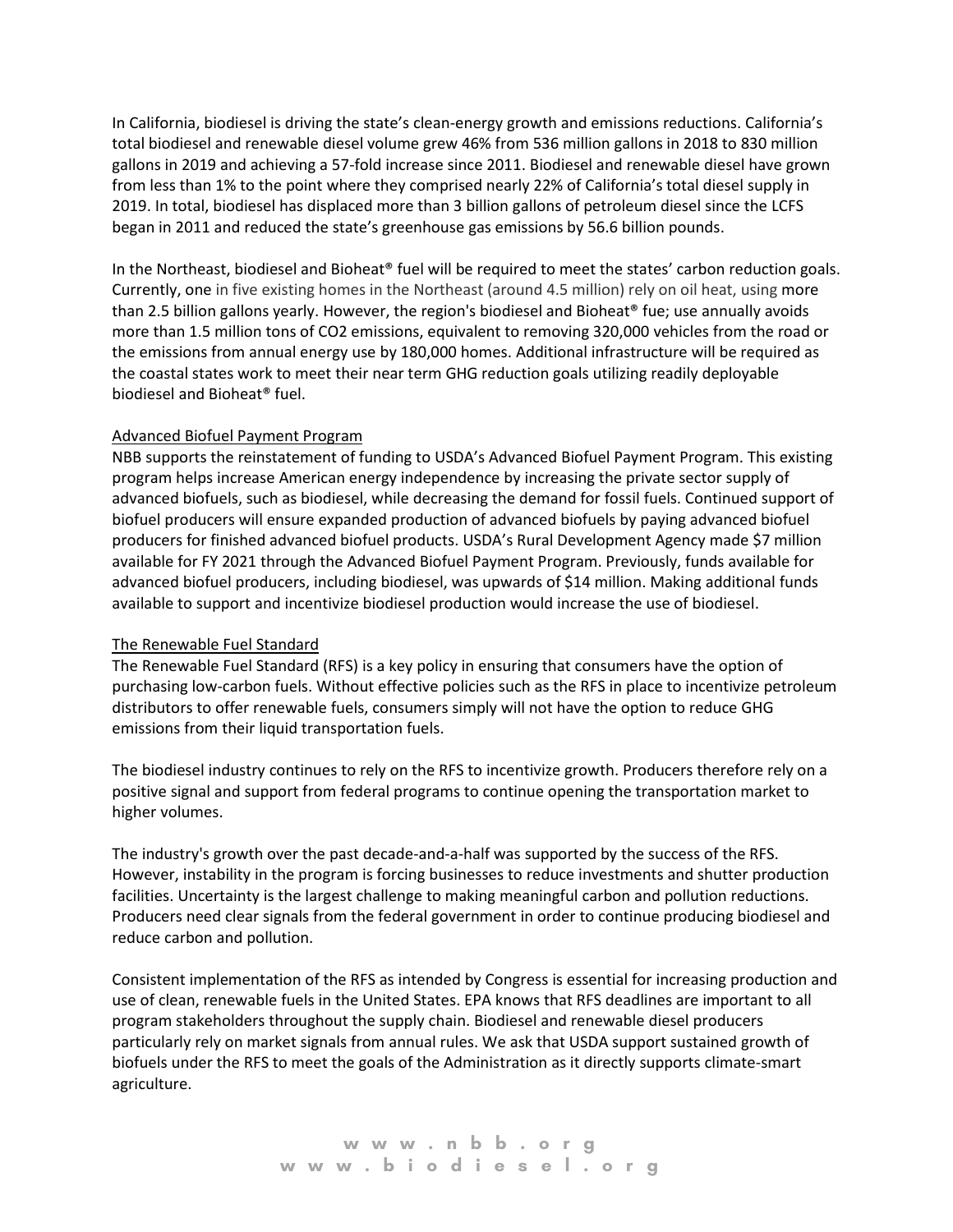## Support for Rural Economies and Green Jobs

Increasing the use of biodiesel has a direct impact on the rural economy. The biodiesel industry supports more than 65,600 jobs, \$2.5 billion in wages, and \$17 billion in total economic impact in the United States throughout the supply chain, based on 2018 data.<sup>6</sup> Any increases in the BBD volume will add additional jobs and economic impact. LMC International estimated that, assuming a consistent rate of domestic production, the 3 billion gallons of BBD utilized in the United States in 2020 supports over 79,000 U.S. jobs, \$3 billion in wages paid, and \$20.4 billion in total domestic economic impact.

Biodiesel is a key source of demand for soybean oil; it also provides support to U.S. producers. And because biodiesel feedstocks are co-products of the meal portion of crops used for food, increased production of biodiesel lowers the input prices for food production by increasing value for the vegetable oil fraction. Encouraging the use of biodiesel while providing additional infrastructure would enhance each of these benefits to U.S. employment, agriculture, and rural development.

Moreover, the overproduction of oils relative to other components of crops is not unique to soybeans. Food crops, in general, store large quantities of solar energy in seeds in the form of vegetable oils. When we collect seeds to satisfy the protein needs of the food supply, we harvest more oils than we can consume as food. Because proper nutrition demands that calories be consumed in certain ratio between protein, carbohydrates, and fats, vegetable oils remain in surplus, and those surpluses will grow as global population and affluence increase. Advanced biofuels such as biodiesel can reduce the cost of protein by providing value for the excess oil.

## **Environmental Justice and Disadvantaged Communities**

The elimination of internal combustion engines has become a regular topic as climate change efforts and the popularity of electric vehicles gain momentum. However, while electric vehicles can play an active role in reducing emissions in some applications, they are not the only way to address the climate crisis. Biodiesel has one of the lowest carbon intensities of any liquid fuel; and in the majority of diesel end-uses, biodiesel reduces far more greenhouse gases than an electric solution. Importantly, biodiesel significantly reduces criteria pollutants from diesel transportation, which can have direct benefits for disadvantaged communities.

Promoting the use of biodiesel and incentivizing infrastructure for use of higher volumes will result in immediate benefits to disadvantaged communities. Major trucking corridors, warehouse distribution centers and other diesel hot spots close to major population sectors inflict serious harms to human health and often highlight disparities in the impacts of transportation pollution burdens as a result of emissions from petroleum fuel. Using biodiesel lowers net lifecycle carbon emissions up to 86 percent compared to petroleum fuel and particulate matter by 45 percent.

According to the Diesel Technology Forum, "diesel remains the dominant technology in long-haul trucking, powering 97 percent of Class 8 big-rig trucks in the United States."<sup>7</sup> And in their most recent national report from 2011, Diesel Technology Forum found that "diesel-powered trucks, trains, ships and intermodal systems moved approximately 90 percent of the nation's freight tonnage. Diesel

<sup>6</sup> LMC International, The Economic Impact of the Biodiesel Industry on the U.S. Economy (Aug. 2019).

<sup>7</sup> Diesel Technology Forum[, https://www.dieselforum.org/about-clean-diesel/trucking](https://www.dieselforum.org/about-clean-diesel/trucking)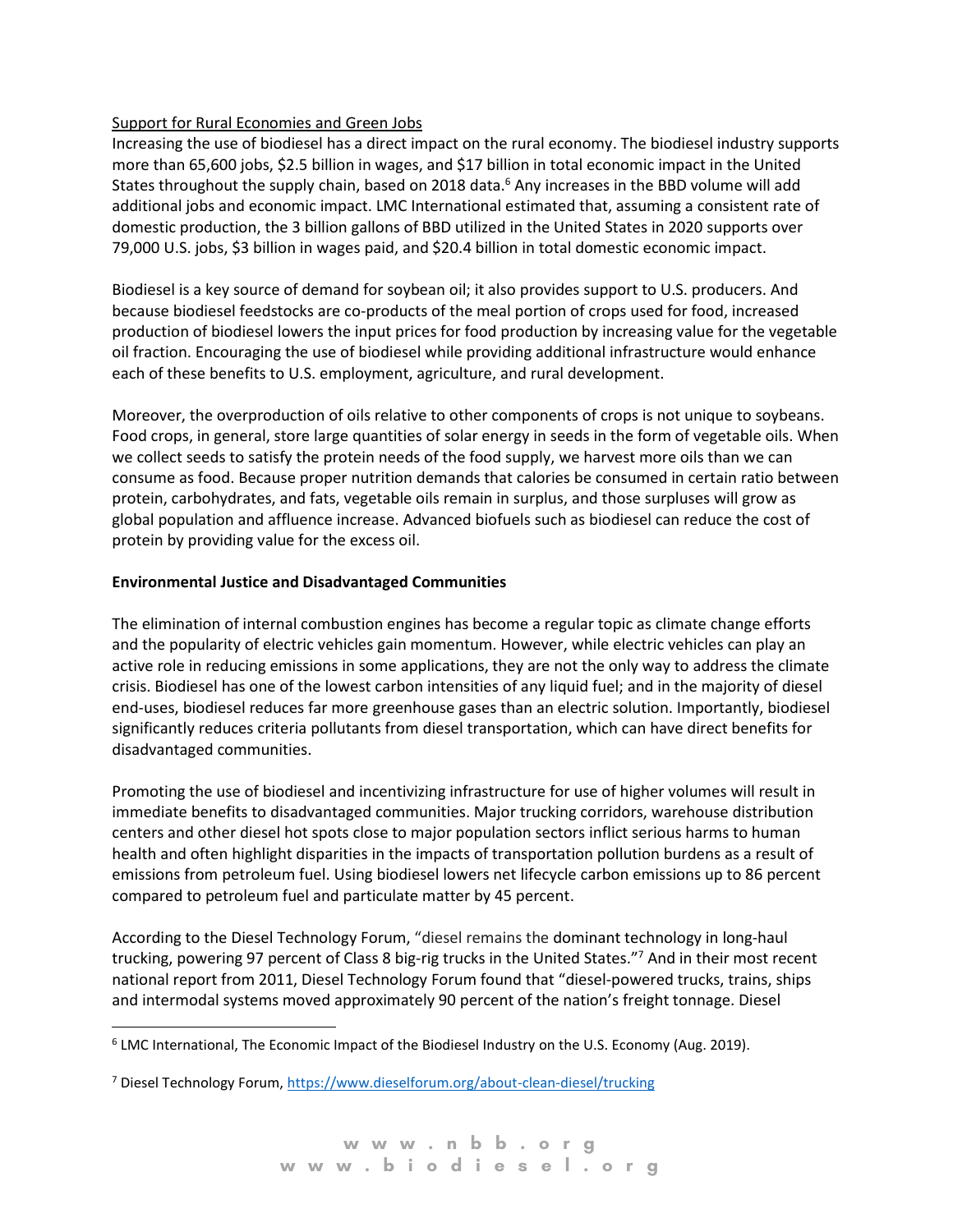technology moves more than 80 percent of all cargo in the United States and more than 90 percent throughout the world. As such, diesel is the prime mover of the global economy whether by truck, train, boat or barge".<sup>8</sup> Biodiesel is the solution and has the capability to reduce carbon and greenhouse gas emissions immediately from the heavy-duty and long-haul diesel sectors. The fact is biodiesel can make a difference now in reducing harmful tailpipe emissions that have an adverse impact on populations living in congested areas or traffic corridors and those areas affected by drifting pollution levels.

USDA has the opportunity to ensure disadvantaged communities are benefiting from these climate policies by funding the programs outlined above. Specifically, the Biodiesel Fuel Education Program could assist disadvantaged communities to raise awareness of the benefits of biodiesel fuel use. Additionally, continued investment in biodiesel infrastructure under the Higher Blends Infrastructure Incentive Program will drive demand for higher blends of biodiesel resulting in direct public health benefits.

A new study, conducted by Trinity Consultants, shows that converting from petroleum-based diesel to 100 percent biodiesel (B100) results in a multitude of health benefits at the neighborhood level, including lowering cancer risk, reducing premature deaths, and decreasing asthma attacks.<sup>9</sup> The study quantifies public health benefits and corresponding economic savings of converting from petroleumbased diesel to B100 for 13 disadvantaged communities in the United States currently exposed to some of the highest rates of petroleum diesel pollution.

The study found that switching to B100 in the home heating oil and transportation sectors would provide immediate community health improvements that can be measured in reduced medical costs and health care benefits, including approximately 50,000 fewer sick days in the study demographics.

In the transportation sector, benefits included a potential 44 percent reduction in cancer risk when heavy-duty trucks such as semis use B100, resulting in 203,000 fewer or lessened asthma attacks for the communities studied. When biodiesel is used for home heating oil, the study found an 86 percent reduced cancer risk and 17,000 fewer lung problems for the communities studied. B100 can achieve these benefits by reducing pollution from some of the hardest to decarbonize sectors, heavy-duty transportation, and home heating.

The immediacy of these potential health benefits, especially for disadvantaged communities, is even more critical when one considers the years, possibly decades, it will take for states to pursue deep electrification and other decarbonization strategies.

This study proves and quantifies the major benefits a simple transition to biodiesel can have on disadvantaged communities that adopt it and we ask that USDA assist in facilitating and incentivizing biodiesel as part of the solution on tackling the climate crisis.

As USDA works to determine how agriculture can contribute to tackling the climate crisis, we want to remind you that biodiesel is a solution that reduces carbon now. Specifically, when compared to electric

<sup>8</sup> Diesel Technology Forum, <https://www.dieselforum.org/policy/powering-the-u-s-economy>

<sup>9</sup> Trinity Consultants. (March 2021). Assessment of Health Benefits from Using Biodiesel as Residential Heating Oil. [https://www.biodiesel.org/news-resources/health-benefits-study.](https://www.biodiesel.org/news-resources/health-benefits-study)